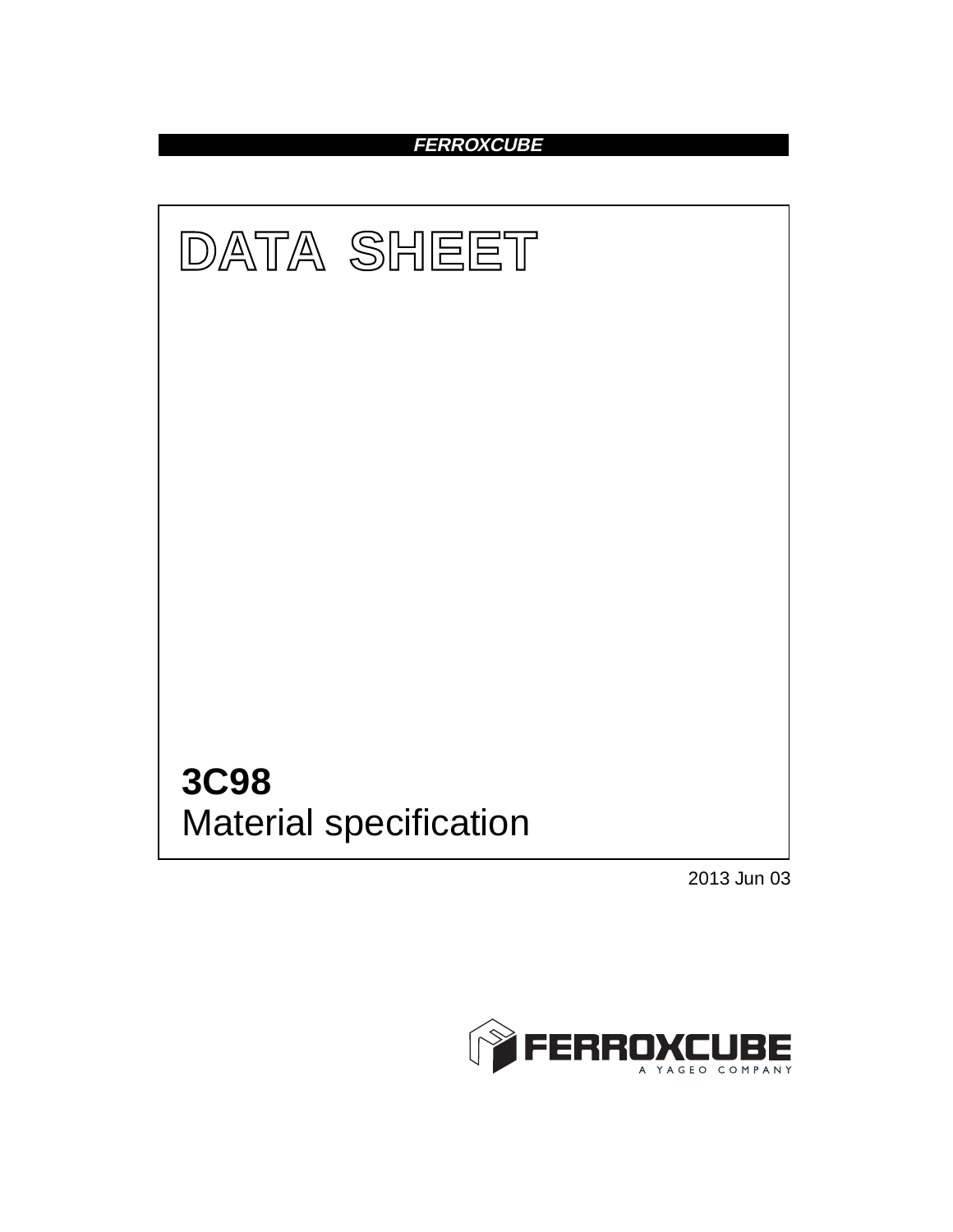# Material specification 3C98

### **3C98 SPECIFICATIONS**

A low to medium frequency power material for use in power and general purpose transformers at frequencies up to 0.4 MHz.

|           | <b>CONDITIONS</b>        | <b>VALUE</b>   | <b>UNIT</b>       |
|-----------|--------------------------|----------------|-------------------|
| $\mu_i$   | 25 °C; ≤10 kHz; 0.25 mT  | 2500 ±20%      |                   |
| $\mu_{a}$ | 100 °C; 25 kHz; 200 mT   | $\approx 5500$ |                   |
| B         | 25 °C; 10 kHz; 1200 A/m  | $\approx 530$  | mT                |
|           | 100 °C; 10 kHz; 1200 A/m | $\approx 440$  |                   |
| $P_V$     | 25 °C; 100 kHz; 200 mT   | $\approx 500$  | kW/m <sup>3</sup> |
|           | 60 °C; 100 kHz; 200 mT   | $\approx 350$  |                   |
|           | 100°C; 100 kHz; 200 mT   | $\approx 250$  |                   |
| ρ         | DC; 25 °C                | $\approx 8$    | $\Omega$ m        |
| $T_{C}$   |                          | > 230          | °C                |
| density   |                          | $\approx 4850$ | kg/m <sup>3</sup> |



a function of frequency.



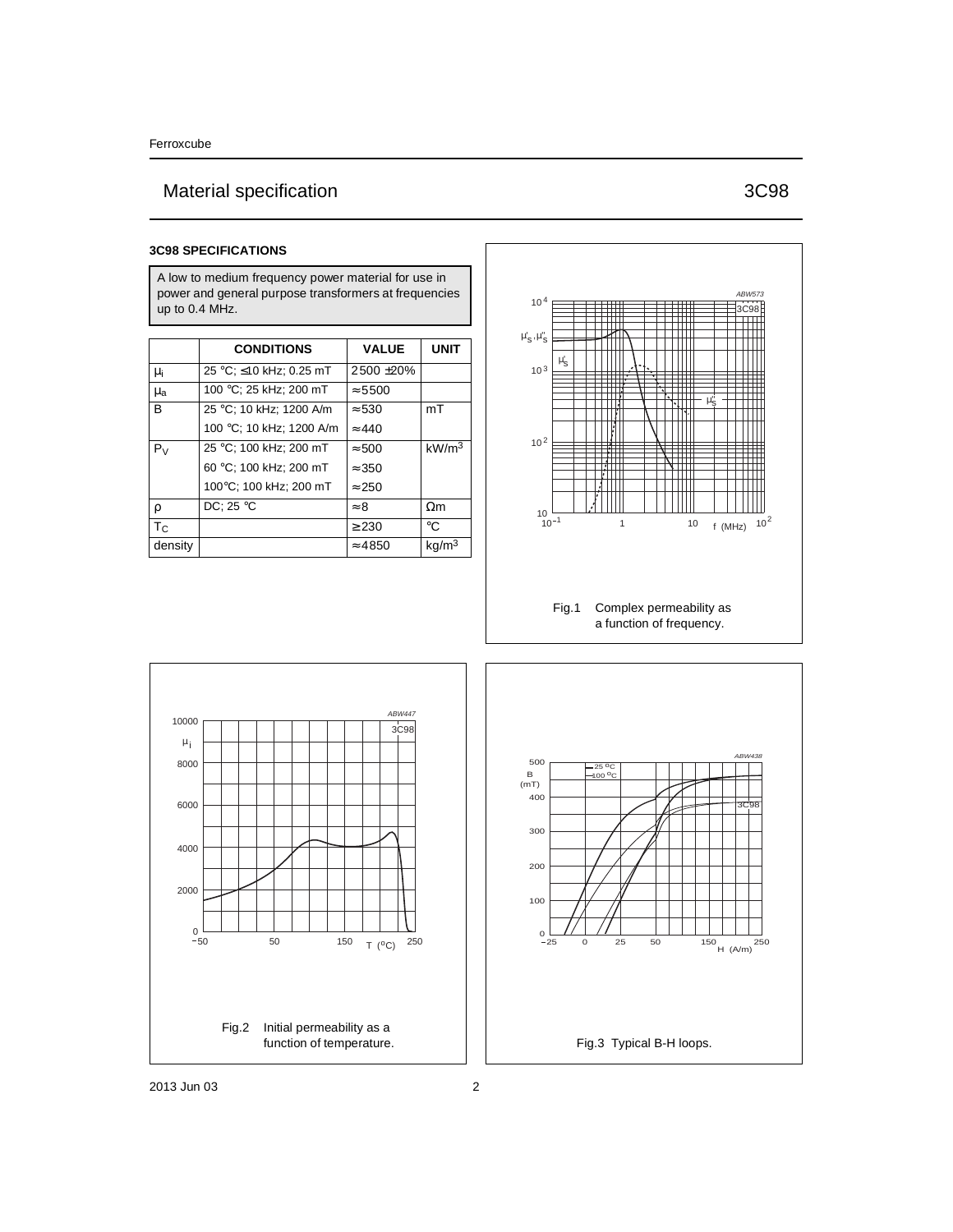## Material specification 3C98